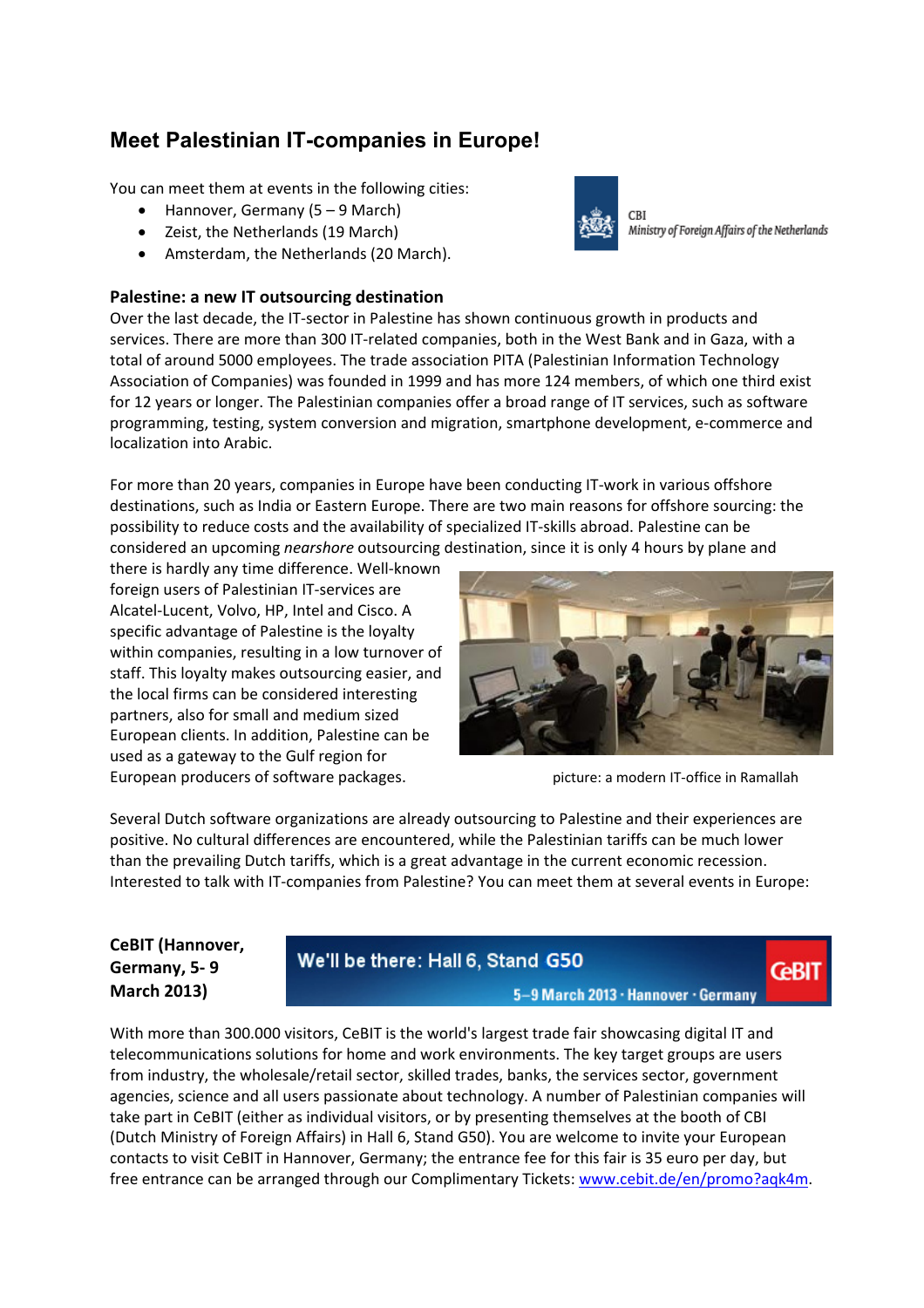



pictures: CBI‐stand with Palestinian IT‐companies at the previous CeBIT in March 2012



BBC coverage (in Arabic) of the Palestinian CeBIT participation in 2012: www.bbc.co.uk/arabic/meta/dps/2012/03/bb/120313\_cebet\_pal\_16x9\_bb.asx



Succes- en faalfactoren in de software-industrie

Dinsdag 19 maart 2013 Congrescentrum Figi - Zeist

#### **Dutch Product Software Congress (Zeist, the Netherlands, 19 March 2013)**

For the first time in the Netherlands, this congress will target Dutch producers of software packages, and major stakeholders will be involved, including software product companies, the Dutch ICT Association, technical universities and ICT‐magazines. With various speakers, it will bring a large number of Dutch software companies together. Chairman of the event will be Prince Bernhard van Oranje. Presentations will be given by major Dutch ISV's, including AFAS, Unit4, Zylab, Stabiplan and Centric.

One of the selected themes of the congress is 'internationalization and export', and Paul Tjia (GPI Consultancy) has been invited to talk about ICT‐opportunities in the Middle‐East and Gulf, including outsourcing to Palestine.

Supported by CBI (Dutch Ministry of Foreign Affairs), a number of Palestinian companies will present themselves using a booth at this congress, in order to meet with potential Dutch clients. The program of the event is available at www.productsoftwarecongres.nl (in Dutch). The entrance fee is 495 euro; in case you have contacts in the Netherlands, they can be invited and offered a discount of 100 euro (contact us: info@gpic.nl).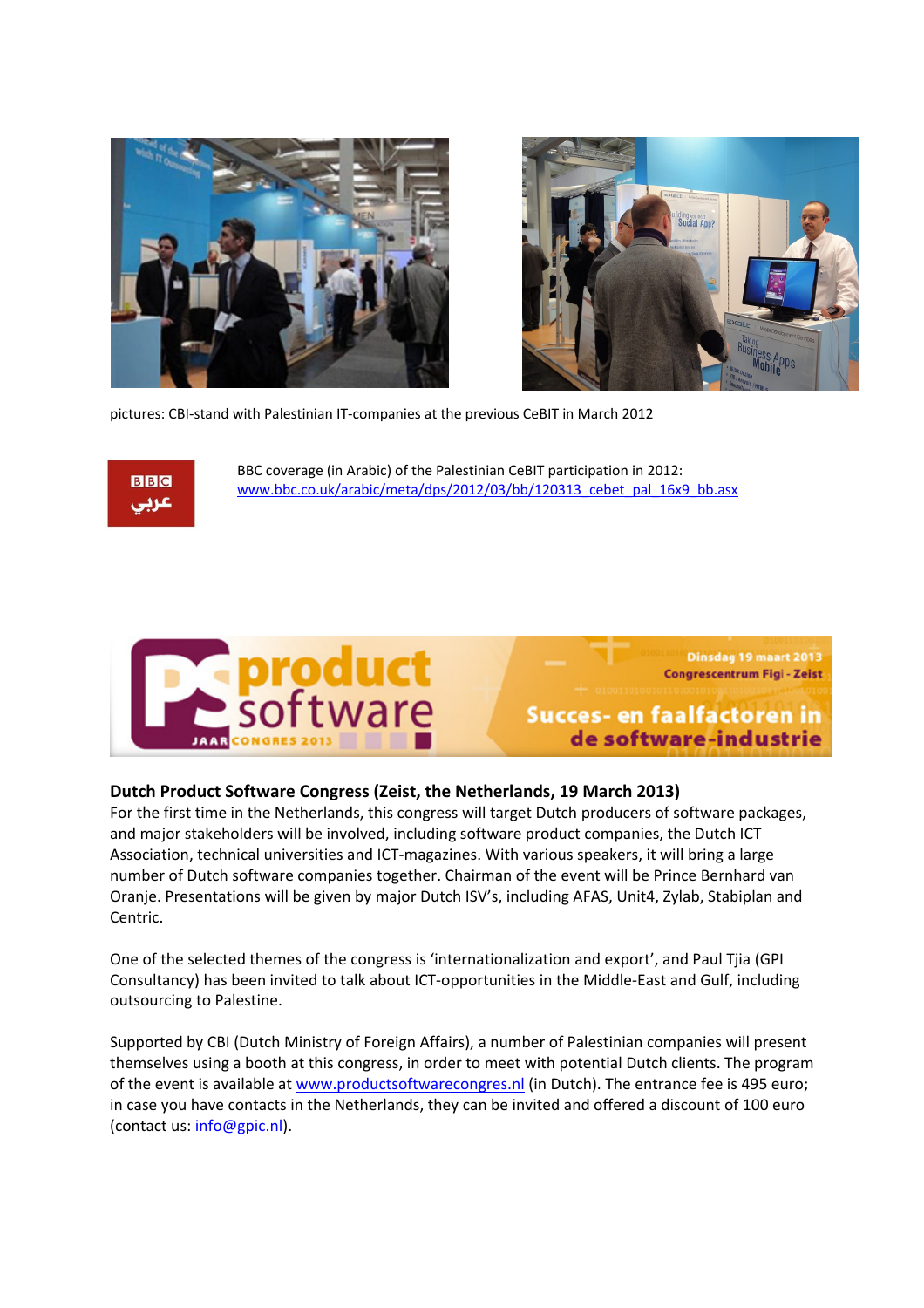

**Seminar on ICT‐opportunities in the Middle‐East and Gulf (Amsterdam, 20 March 2013)** Since some Palestinian companies will visit Holland because of the congress on 19 March, it has been decided to organize another Dutch event as well, with a focus on ICT‐opportunities in the Middle‐ East and Gulf. This seminar, with support from CBI (Dutch Ministry of Foreign Affairs), will take place on Wednesday 20 March in Amsterdam.

One of the goals of this event is to promote Palestine as an outsourcing destination, and to increase the IT‐cooperation between The Netherlands and Palestine. In order to attract Dutch participants, the main topics will be: "Advantages of ICT‐outsourcing to Palestine" and "Dutch ICT‐export opportunities in the Gulfregion". The Palestinian IT‐delegation will give presentations and will hand out their brochures.

This will be the first time a group of IT‐companies from Palestine will be present at one of our seminars, and you are welcome to invite your contacts in Europe to attend this event. The seminar will take place at a nice location (Café Restaurant Dauphine) and will start at 15:00 hours, with several presentations until 17:00 hours. It is followed by an informal networking drink until 19:00 hours. The entrance will be free of charge, as well as the drinks and snacks. The programme is available at: www.gpic.nl/seminar.htm (in Dutch). For further information, we can be contacted: info@gpic.nl.

#### **Using Palestine as a Gateway to the Middle‐East and Gulf**

The Middle‐East offers great business opportunities in the field of ICT, as the region is expected to invest \$300 billion in ICT projects during the next five years. According to research firm Forrester, most opportunities will come from the Gulf countries, such as Saudi Arabia and the UAE (United Arab Emirates). Largest in terms of ICT spending, these oil economies are also some of the most politically sound and economically stable countries. They are also investing heavily in eGovernment, healthcare, smart cities and increased infrastructure. The ICT sector has also been boosted by industrial investments in the region, aim to be a global business hub.

For Dutch software companies, the countries around the Gulf are rather unknown, but are promising export markets for producers of software packages and providers of ICT services. In the current economic situation in Europe, export is of strategic importance. For these reasons, a specific Dutch export‐promotion project has been started in 2013. Activities involve the organization of seminars in Holland, general and tailor‐made market research, collection of case studies of successful Dutch software exports to the Gulf, matchmaking support (e.g. finding local marketing partners) and the organization of a Dutch ICT-trade mission to Dubai from from 20 – 24 October 2013, including a visit to the Gitex exhibition. The ICT companies from Palestine can assist with localisation (adapting the software into the specific demands of the new Gulf‐market; translating the software into the Arabic language). In case of interest, a joint 'Dutch‐Palestinian Pavilion' during the Gitex 2013 could be an option.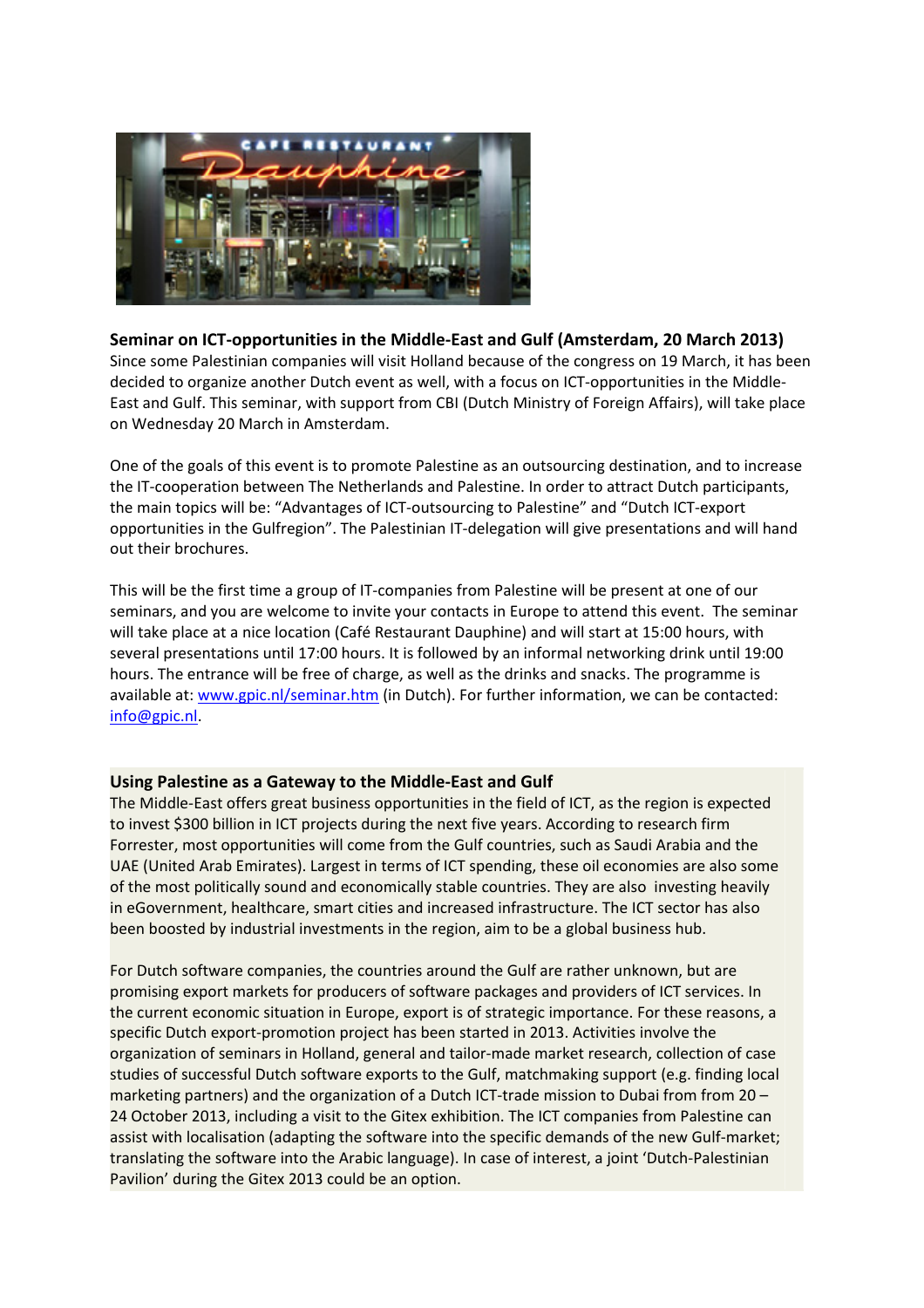#### **Dutch project to promote outsourcing to Palestine**

CBI (Centre for the Promotion of Imports from developing countries) is an agency of the Dutch Ministry of Foreign Affairs and contributes to sustainable economic development in developing countries through the expansion of exports from these countries. In 2012, it started a project to



CBI Ministry of Foreign Affairs of the Netherlands

promote outsourcing to Palestine. A number of highly qualified, reliable and capable IT service providers in Palestine have been selected (see below for an overview); they are offered exportrelated coaching. The project also offers assistance to European companies (free of charge) in order to explore outsourcing opportunities in Palestine. For information about CBI: www.cbi.eu.



picture: an example of outsourcing: Dutch data‐entry work, being conducted in Gaza

## **List of Palestinian participants of the CBI export promotionproject:**

ASAL Technologies: http://www.asaltech.com

Exalt: http://www.exalt‐tech.com





Unit One: http://www.unitone.ps

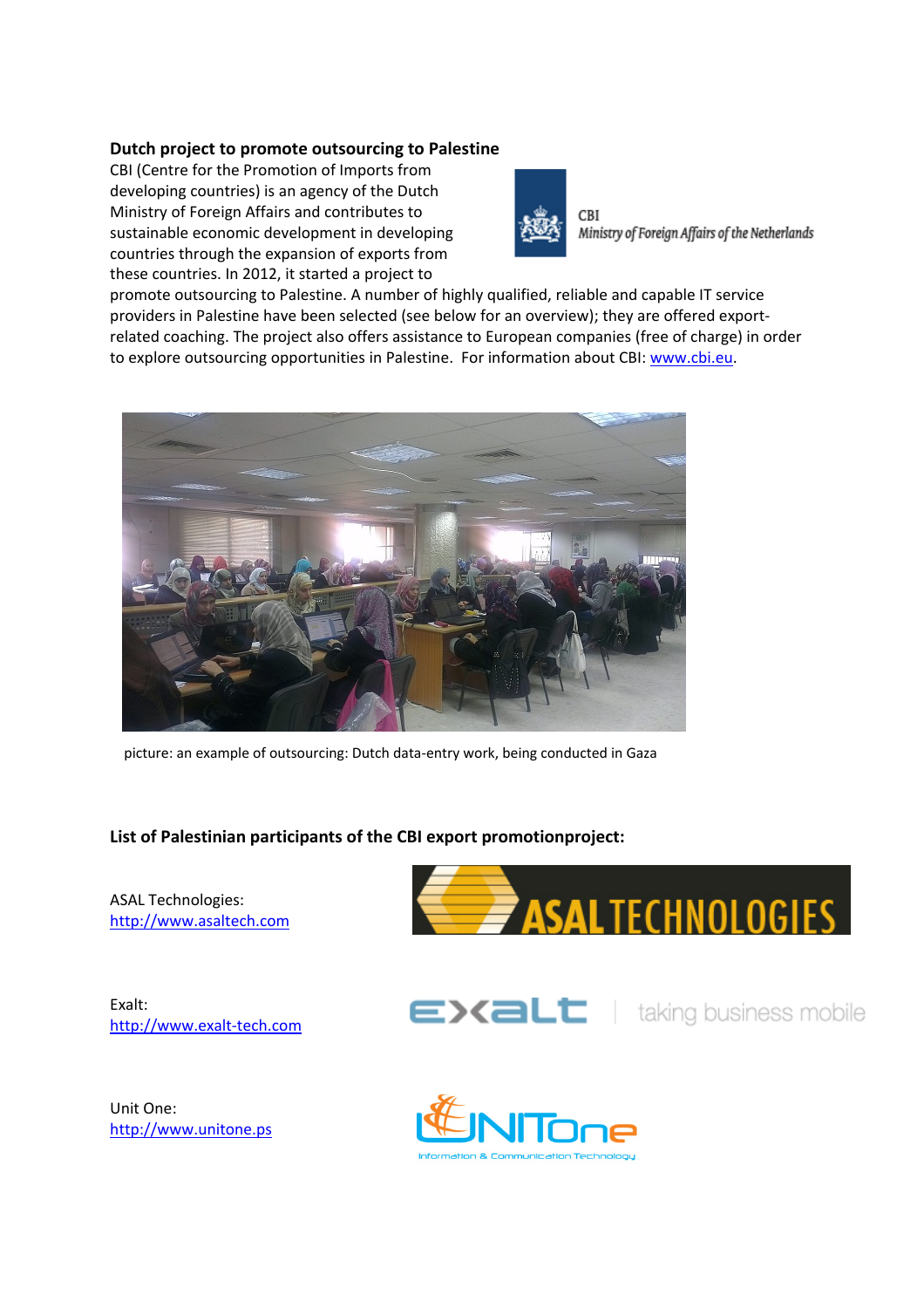Ultimit Advanced Turnkey Solutions: http://www.ultimitats.com



Primus Palestine: http://www.primuspalestine.com



iConnect: http://www.iconnecths.com



gSoft Technology Solutions: http://www.gsofttech.com

Israa' Software: http://www.iscosoft.com

Altariq: http://www.altariq.ps





2i: http://www.2ime.com

Trusted Systems: http://www.trustedsystems.ps/index‐e.html